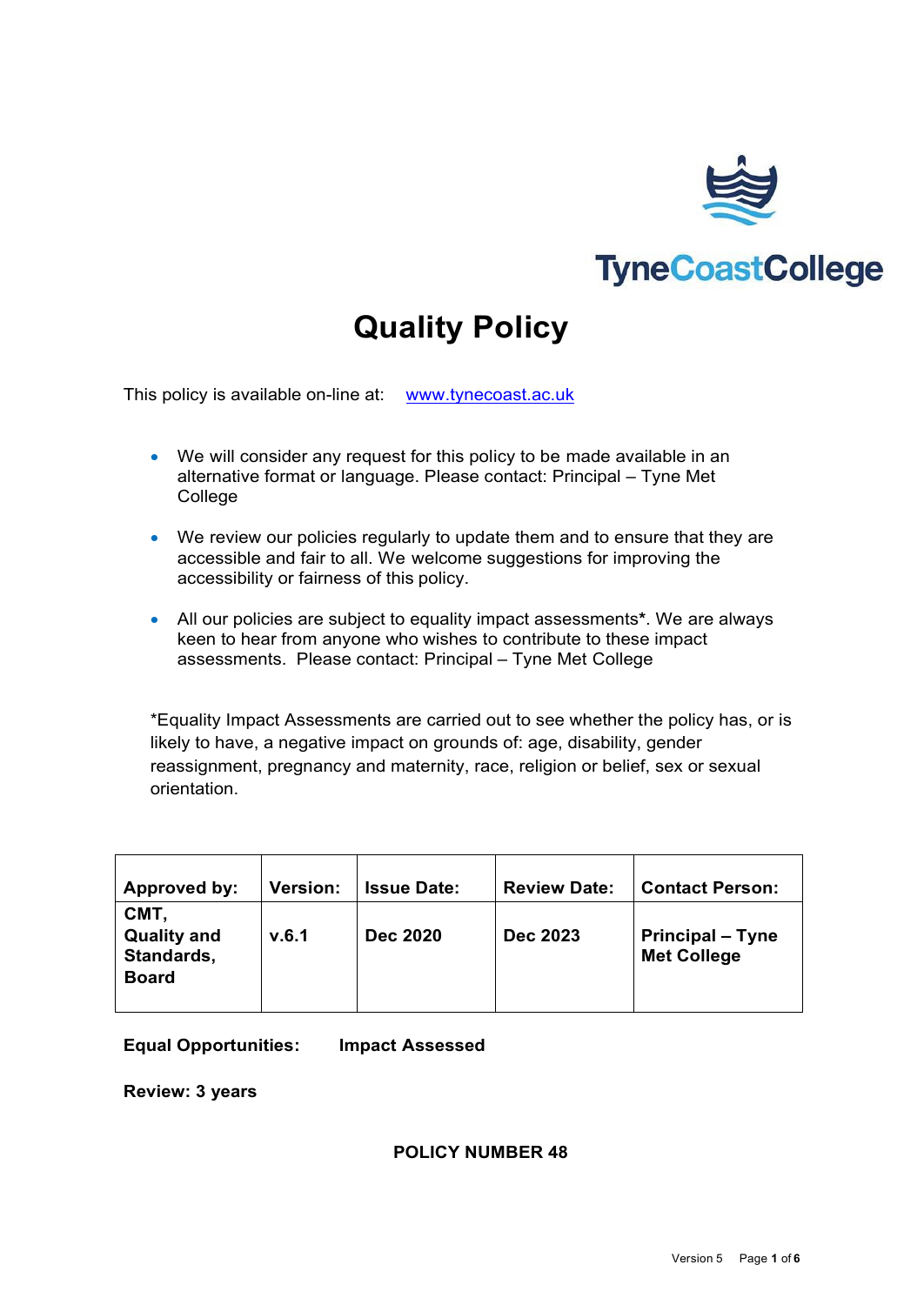# **1. Policy Statement**

The College is committed to the development and provision of excellent services and to continual quality improvement. We believe in demonstrating our commitment to continual improvement through the development and implementation of our internal quality systems for all provision subject to Ofsted inspection, Office for Student (OfS) Annual Provider Reviews (APR), the requirements of ISO 9001:2015 and any other quality assurance systems from any of our other funding partners e.g. ESFA, ESF, North of Tyne Combined Authority (NoTCA)

This revised Policy statement, and their associated procedures, continues the development and response to the requirements and challenges laid down in the Common Inspection Framework. There are four overarching requirements to be met by the College. These are:

- **1.1** The College is required **to undertake an annual self-assessment of all aspects of its activity which affect the quality of learners' experience and the standards they achieve.** This self-assessment process has four key features:
	- To measure progress towards achieving agreed targets and goals;
	- To compare the College's performance with other providers;
	- To identify strengths and areas for development;
	- To prioritise areas for development.
- **1.2** The College is required **to address the quality statements within the Education Inspection Framework (EIF)**, which are organised around nine key aspects contributing to **Overall Effectiveness**. These are:
	- Overall Effectiveness
	- Quality of Education
	- Behaviours and Attitude
	- Personal Development
	- Leadership and Management
	- Education Programmes for Young People
	- Adult Learning Programmes
	- Apprenticeships
	- Provision for Learners with High Needs
- **1.3** The College is required **to be responsive to the quality improvement strategies of its funding partners** and incorporate learning and skills needs and priorities within a three-year rolling plan which is subject to regular Provider Performance Reviews and Annual Assessment undertaken by Ofsted and OfS. This requires the College to ensure that its strategic priorities are integrated within course and programme provision and address such areas as the delivery of agreed student numbers, quality of education and training, standards achieved by students, equality of opportunity, safeguarding and wellbeing, basic skills, employability, financial assurance, data management and health and safety. The intent,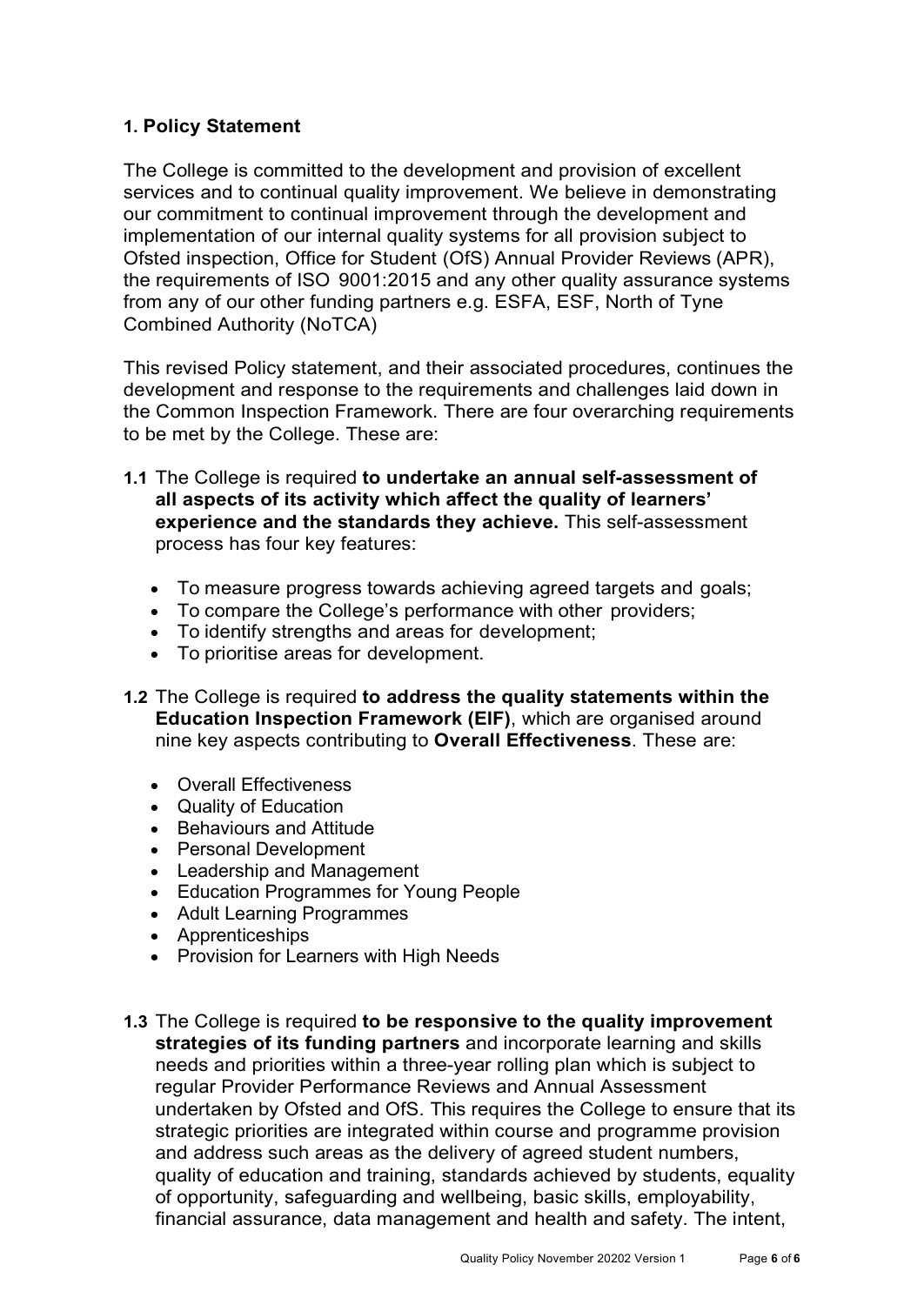implementation and impact of each programme is rigorously monitored to ensure it is fit for purpose and meets the needs of all stakeholders.

# **1.4** The College is required **to produce its annual self assessment reports.**

Through this Policy and its associated procedures each of the above requirements will be addressed as follows:

# **Annual Self Assessment of all aspects of activity affecting the quality of learners' experience and the standards they achieve.**

- All courses and programmes funded by the ESFA are subject to these Guidelines.
- HE programmes are reviewed and monitored using the Quality Assurance Agency (QAA) guidance
- Other guidelines cover courses and programmes funded through ESF, NoTCA etc
- All College activities and services that impact on learners are subject to these Guidelines. These include Learning Resources Services, Student Support Services, Advice Support and Careers Services, Communications and External Liaison, Marketing, Human Resources, Finance and Estates. The managers responsible for these services will liaise closely with Heads of School and the Principal of their School/College to contribute to the College Self Assessment Report, and in determining and agreeing strengths/areas for improvement.
- The nine key features of the Self Assessment process are firmly embedded within the prescribed format for evaluating performance and determining agreed actions for improvement at Course and College levels.

# **The Quality Statements within the EIF**

The College has established detailed Guidelines to structure the Self Assessment process around groupings of quality statements for each of the judgements required by the Education Inspection Framework. The purpose of this is to ensure consistency in composition and standardisation of judgements across Courses, Curriculum Areas and the overall College Self Assessment Report.

#### **Annual Self Assessment Reports in line with Ofsted Reports**

The focus of Self Assessment Reports at curriculum level, School level and College level are common and reflect the structure of published reports by Ofsted. It should be emphasised that the Ofsted Inspection process is all about judging College's continuing performance in raising standards and quality. It is not about judging specially prepared events every four years. Consequently our commitment to quality assurance and improvement must be continuous and rigorous and in line with the agendas laid down in the EIF.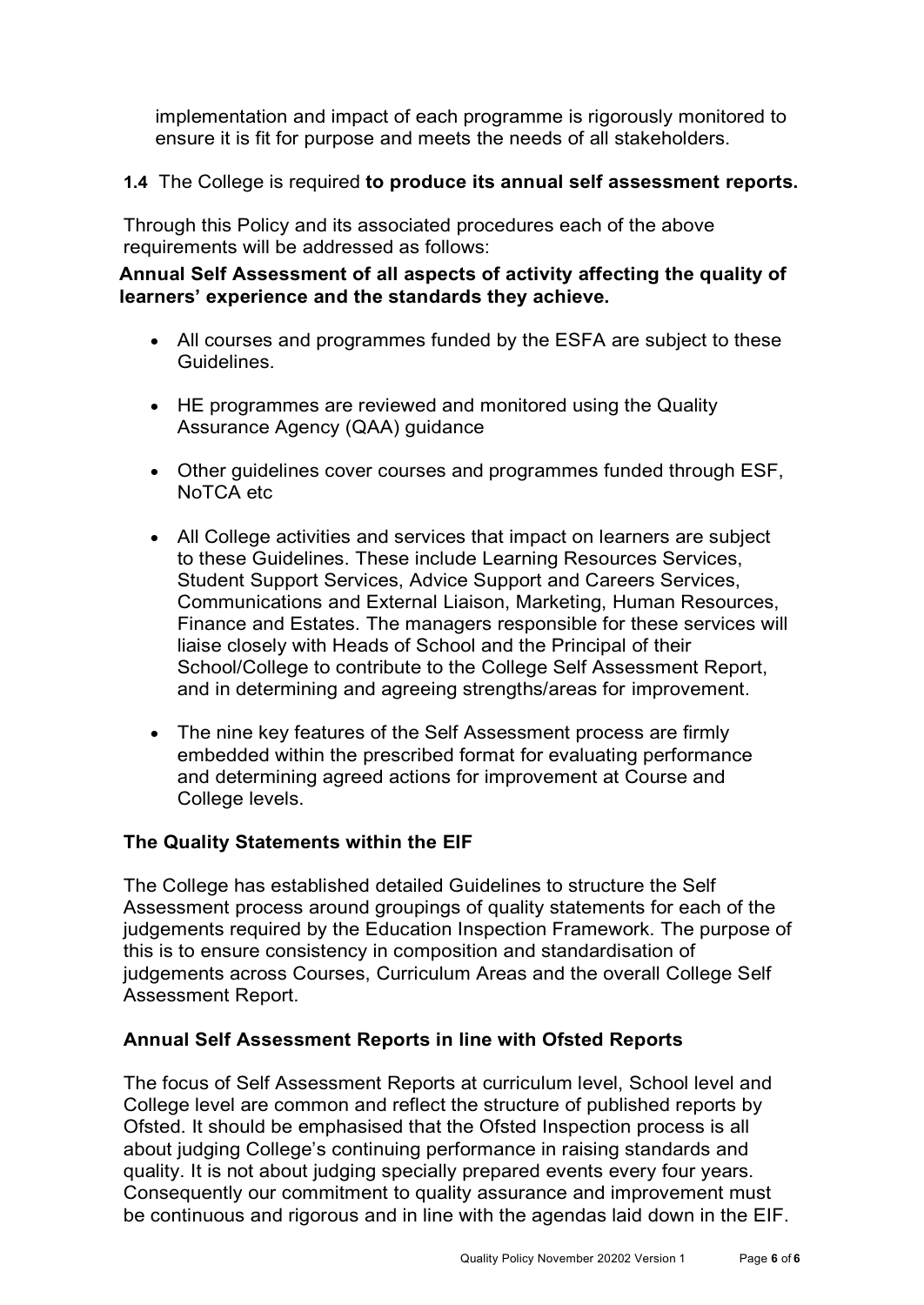# **2. Aim**

The main aim of this Policy and its associated procedures is to provide an effective and efficient means of assessing and improving standards of achievement and quality of provision across the College.

# **3. Principles on which this Policy and associated Procedures are based**

There are five main principles underlying the College's approach to quality assurance. These are:

- Quality improvement
- Accountability
- Openness
- Collegial review
- No judgement without prior agreement on standards

# **3.1 The main aims associated with Quality Improvement are:**

- 3.1.1 To set and achieve high standards and targets across all provision;
- 2.1.2 To promote equal opportunities;
- 3.1.3 To provide a safe environment within which learners can achieve their full potential
- 3.1.4 To encourage and support all staff in achieving continuous improvement through rigorous Self- Assessment and agreed Development/ Improvement Plans;
- 3.1.5 To assess the extent to which provision is achieving agreed standards and targets;
- 3.1.6 To ensure that remedial action is taken promptly where this is identified as necessary;
- 3.1.7. To identify, understand and learn from the factors which facilitate or hinder the realisation of high quality provision including the dissemination of good practice.

#### **3.2 The main aims associated with accountability are:**

3.2.1. To demonstrate both internally and externally that the provision across the College is:

- Of high quality
- Relevant and current
- Appropriate to the level of award
- Valued by students, employers and other stakeholders
- Efficiently organised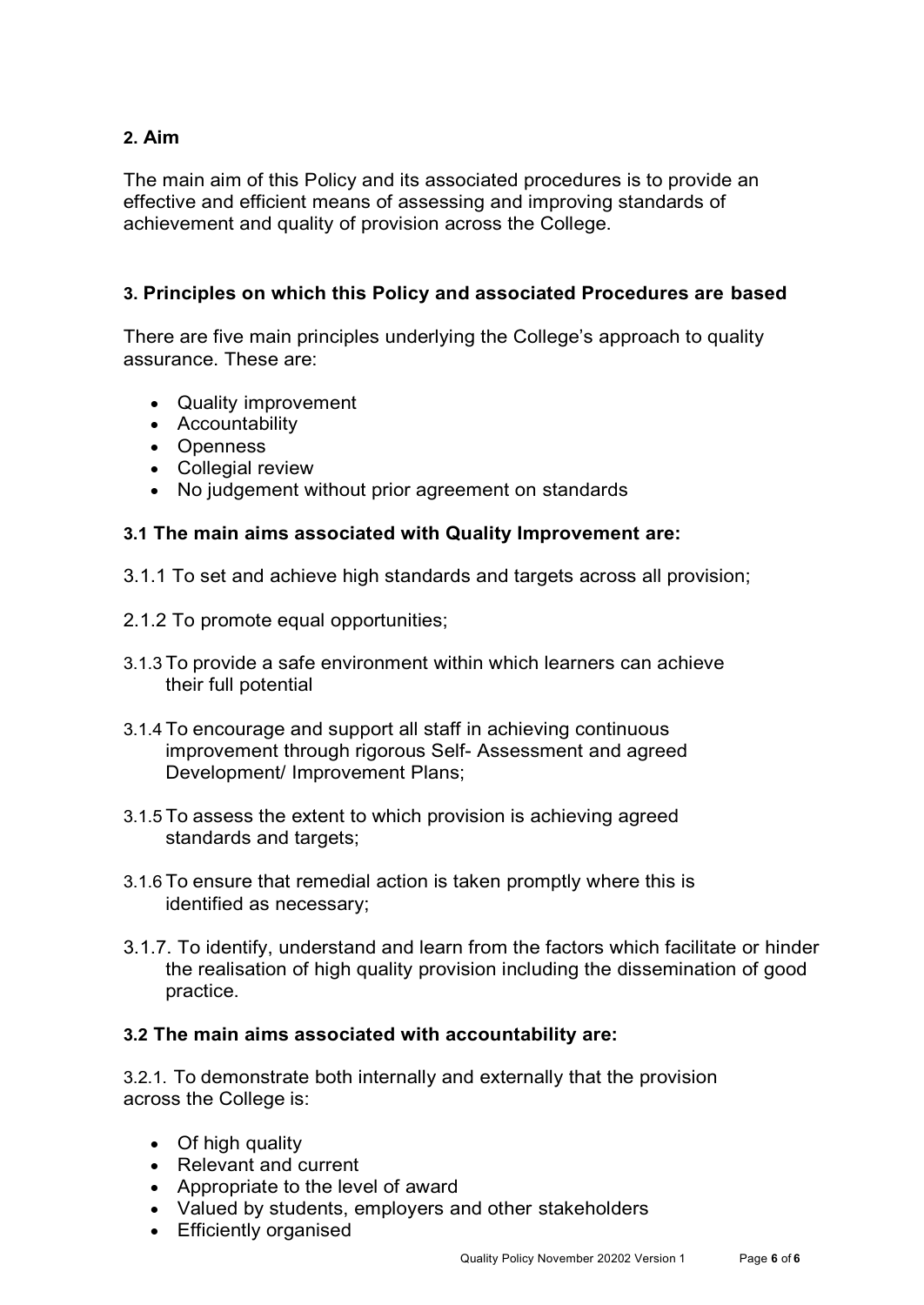- Effectively managed and led.
- 3.2.2 To learn from trends and developments so that these can be fed into a cycle of continuing development.
- 3.2.3 To ensure that College management and all subject and service providers take action where appropriate on the outcomes of external reports.

# **3.3 The main aims associated with openness are:**

- 3.3.1 To foster a mature approach to managing quality assurance;
- 3.3.2 To encourage the generation and sharing of ideas;
- 3.3.3 To learn from mistakes and share best practice

#### **3.4 The main aims associated with collegial review are:**

- 3.4.1 To promote a common understanding of what the College means by quality as well as the techniques for assessing it;
- 3.4.2 To establish the principle that quality assurance and improvement is a corporate and cooperative task involving all teaching and support staff, students, management and the corporation.

#### **3.5 The main aims associated with 'no judgement without prior agreement on standards' are:**

- 3.5.1. To ensure that the College quality management system documents are controlled and cover all procedures which are subject to the discipline of quality assurance;
- 3.5.2. To indicate to all concerned exactly what is expected of them in respect of providing high quality provision;
- 3.5.3. To provide a robust audit process to protect the integrity of the quality management system.

#### **4. Responsibilities**

The Principal's of South Tyneside College; Tyne Metropolitan College and South Shields Marine School have overall responsibility for ensuring that the quality systems and procedures are effective in assuring and improving standards and quality.

The implementation of this Policy and its associated Procedures is described in detail in the relevant Quality Manual. Responsibility of the teaching staff and management are stated within each procedure in the Manual.

The Principal's of South Tyneside College; Tyne Metropolitan College and